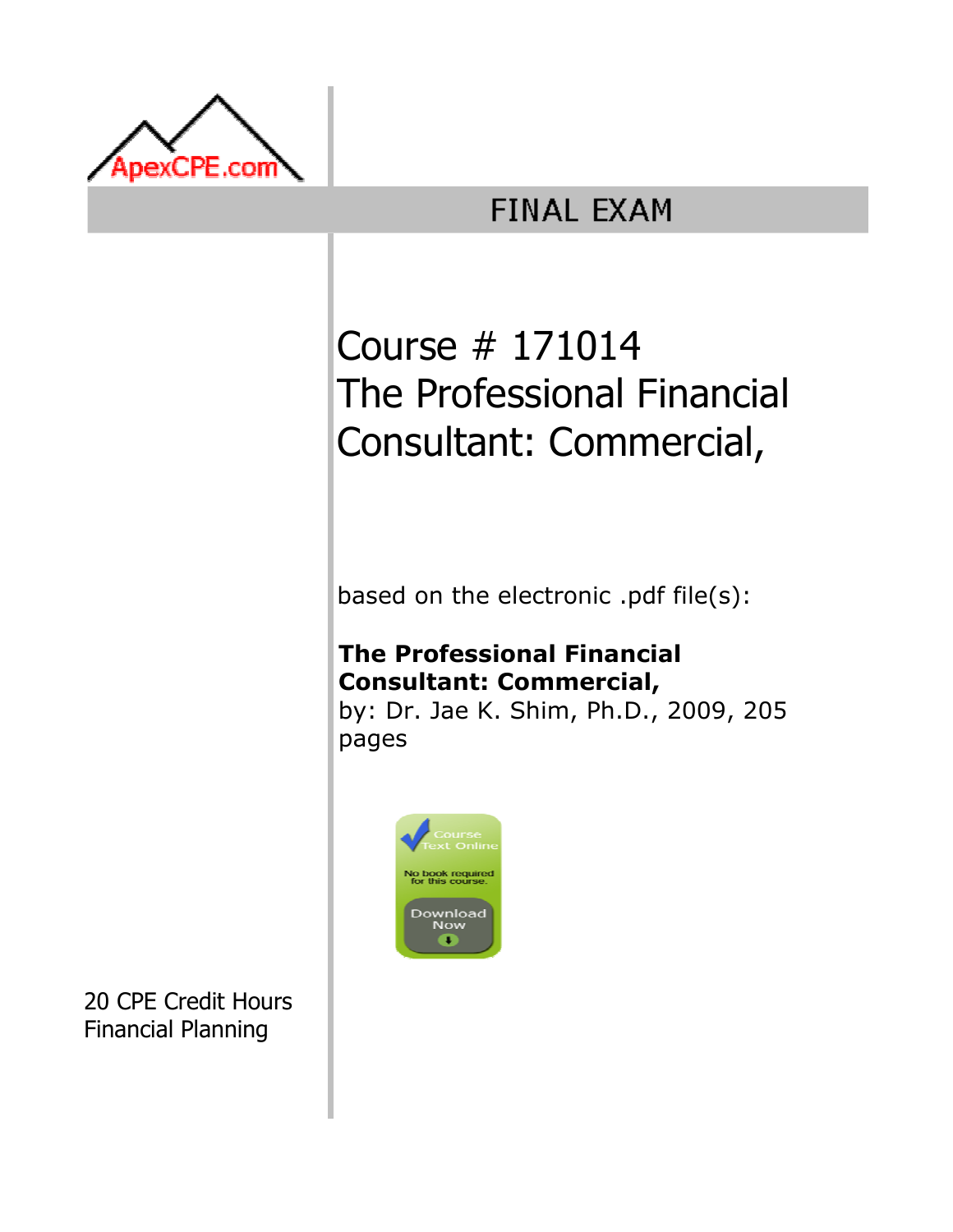A P E X C P E . C O M . . . . . 713.234.0892 . . . . . support@apexcpe.com This exam sheet is made available for your convenience in answering questions while offline. Please note that you will still need to enter your answers on the online exam sheet for grading. Instructions are provided at the end of this document.

### Chapter 1 - The Professional Loan Broker

1. Who does not use a Loan Broker's service?

- **Mortgage lenders.**
- Investment bankers.
- **Private lenders.**
- **Insurance investment funds.**
- 2. What type of loans cannot be classified as specialization?
	- **LETTE** Receivable financing.
	- Conforming loans.
	- Second mortgages.
	- Signature loans.
- 3. Why does a broker request information about the client $\hat{\alpha} \in \mathbb{M}$ s present negative financing?
	- **To warn the client.**
	- To review his/her current needs.
	- To cause him to admit that his efforts to secure a loan are unsuccessful.
	- To help him refinance.

does not determine the fee charged for a loan?

- Size of the loan.
- **Letter** Purpose of the loan.
- $L$  FICO

4.

The services required of the broker.

## Chapter 2 - Loan Packaging

- 5. What is not a typical loan-packaging Service?
	- **Preparing business income and expense statements.**
	- **Letter** Preparing a tax return.
	- **Letter** Preparing personal budget.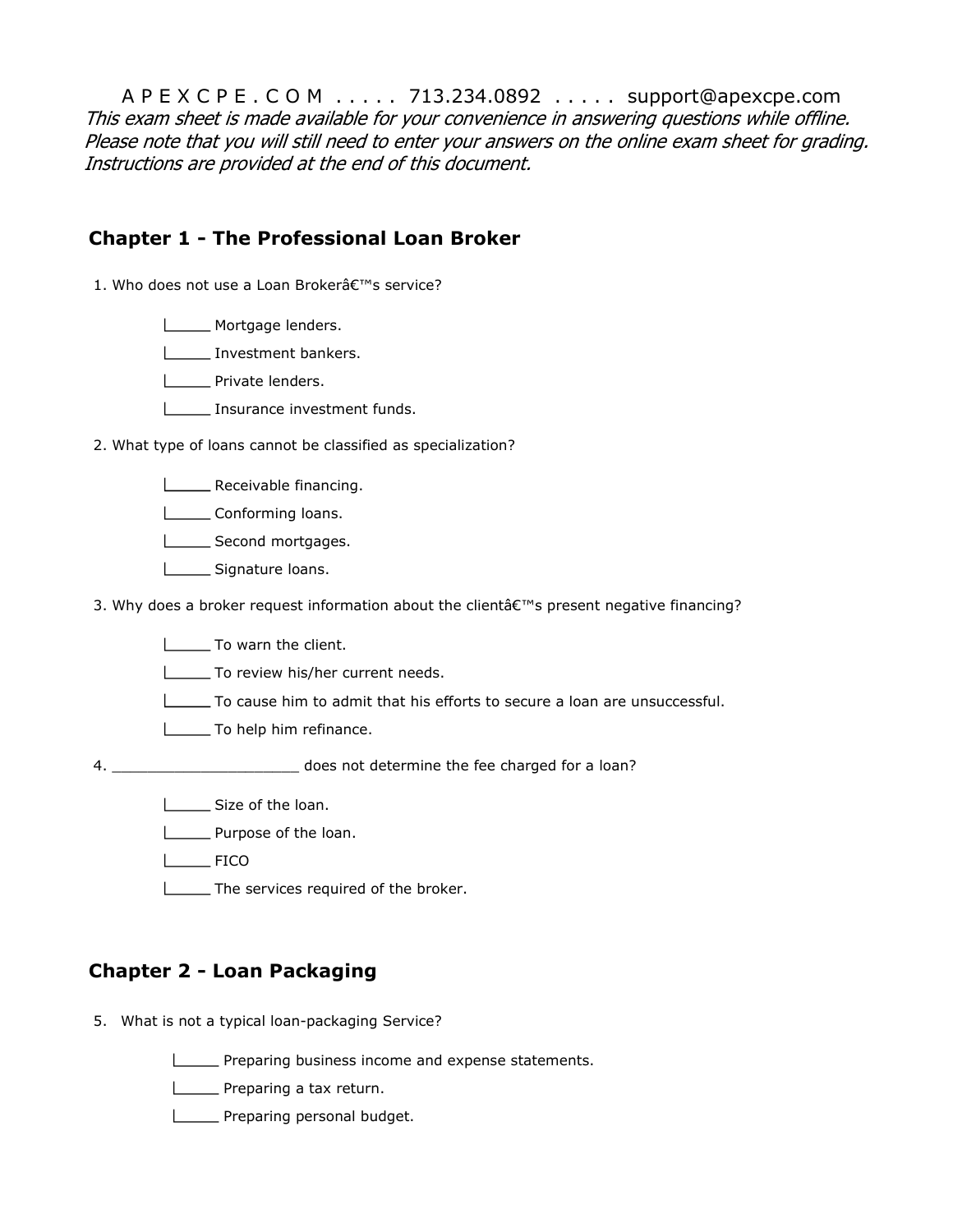**LETT** Preparing loan applications.

6. What is not a component of the five  $C\hat{a}\epsilon^{\text{TM}}$ s?

**Lacker** Character.

- **Letter** Capacity.
- L**L**Consideration.
- L\_\_\_\_\_\_ Collateral.
- 7. Secured debt is considered to be?
	- **LECOMMERCIAL SERVICES.**
	- **L** Taxable revenues.
	- **Techniques of using collateral.**
	- Secondary sources of payment.
- 8. Commercial finance can be divided into two main categories
	- Stability and credit history.
	- Unsecured or secured.
	- **LECT** Overdrafts and notes payable.
	- Discount loan and discount rate.
- 9. Alternative methods to traditional bank financing are
	- **Factoring and commercial finance.**
	- Government loans.
	- Letters of credit.
	- Venture capital.
- 10. What is not a basic factoring plan?
	- **Import factoring**
	- L**LETT** Commercial factoring
	- **L** Export factoring
	- Lonventional or standard factoring
- 11. Factoring frees client management from
	- **LECOSTLE COSTLY credit and collection activities.**
	- **LECTE** Foreclosure activities.
	- **Lacker Garnishment.**
	- **LETTE** Fiduciary relationships.
- 12. Equipment financing is composed of two categories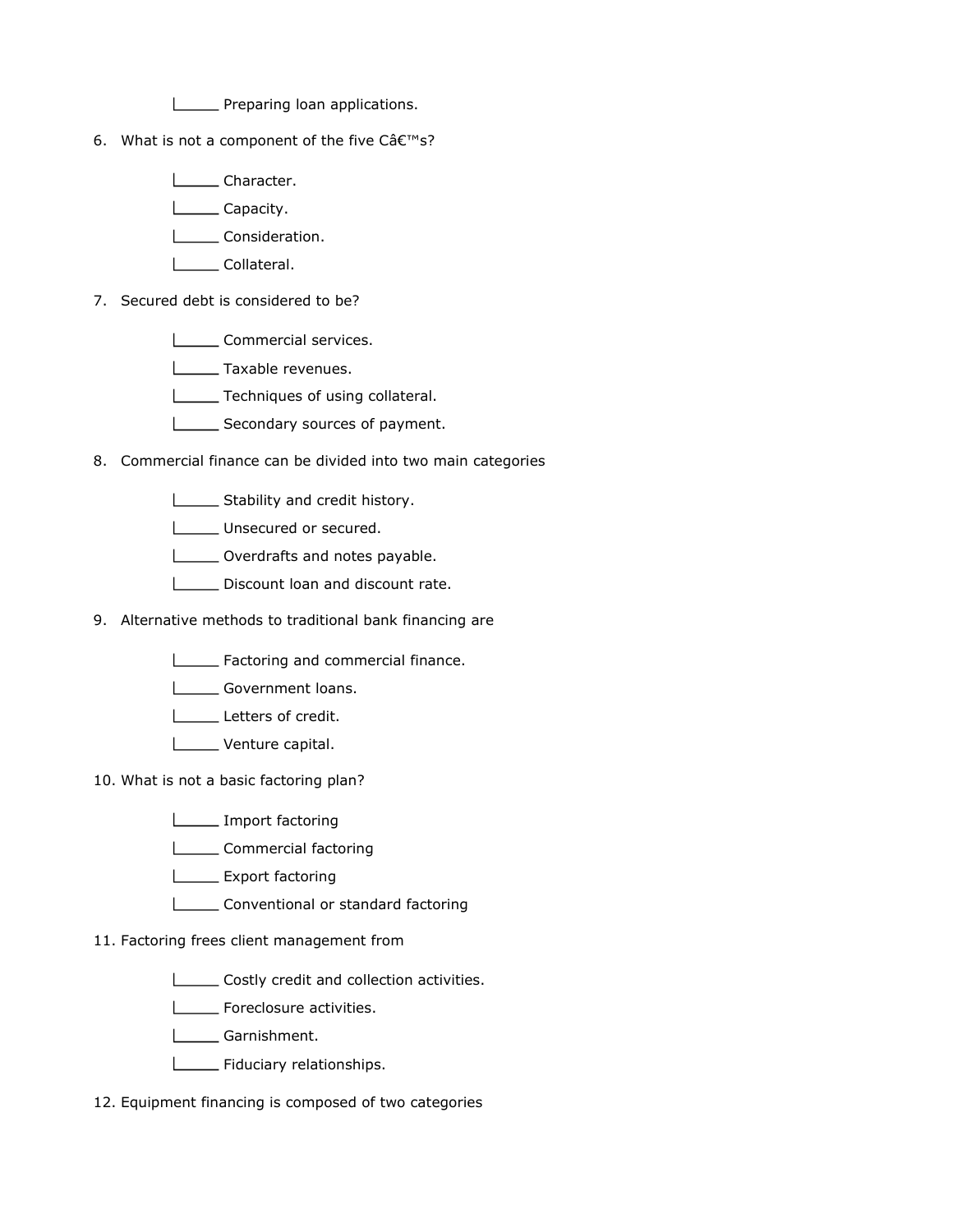- Purchase of used equipment and capital depreciation.
- **LETT** Refinancing of building and existing equipment.
- **Purchase of new equipment and refinancing of existing equipment.**
- Purchase of capital goods and refinancing inventory on hand.
- 13. \_\_\_\_\_\_\_\_\_\_\_\_\_\_\_\_\_ is not a leasing language
	- L**EU** Purchase
	- **LECCC** Option clause.
	- I\_\_\_\_ Fixed rate.
	- **Lackson** Residual.
- 14. Most equipment leases can be described as
	- **LECTE** Primary and secondary.
	- **LETTE:** Full pay-out and partial pay-out.
	- Negotiable or non-negotiable.
	- **Fixed rates or capitalized costs.**
- 15. Leasing advantages do not include
	- Hedge against inflation.
	- Leaves clients credit lines open for investment.
	- **LECT** Frees working capital.
	- **LETTE:** Offers a lesser tax write-off.
- 16. A sale-leaseback is a financial transaction which provides a borrower with immediate cash and with the no tax-deductible benefits.
	- L<sub>Tue</sub> True
	- L<sub>False</sub>
- 17. Sources of business capital do not include
	- **Lacks** Suppliers.
	- **LETTE** Thrift associations.
	- L\_\_\_\_\_ Federal mints.
	- **Lacksonal savings.**
- 18. Venture capitalists and individual investors typically will finance a significant portion of your capital needs, but in return they require around 10% annual return on their investment.
	- L<sub>tum</sub> True
	- L<sub>b</sub>False
- 19. When dealing with venture capital (VC) firms, you must keep in mind the following suggestion(s) except
	- Make sure to read the fine print.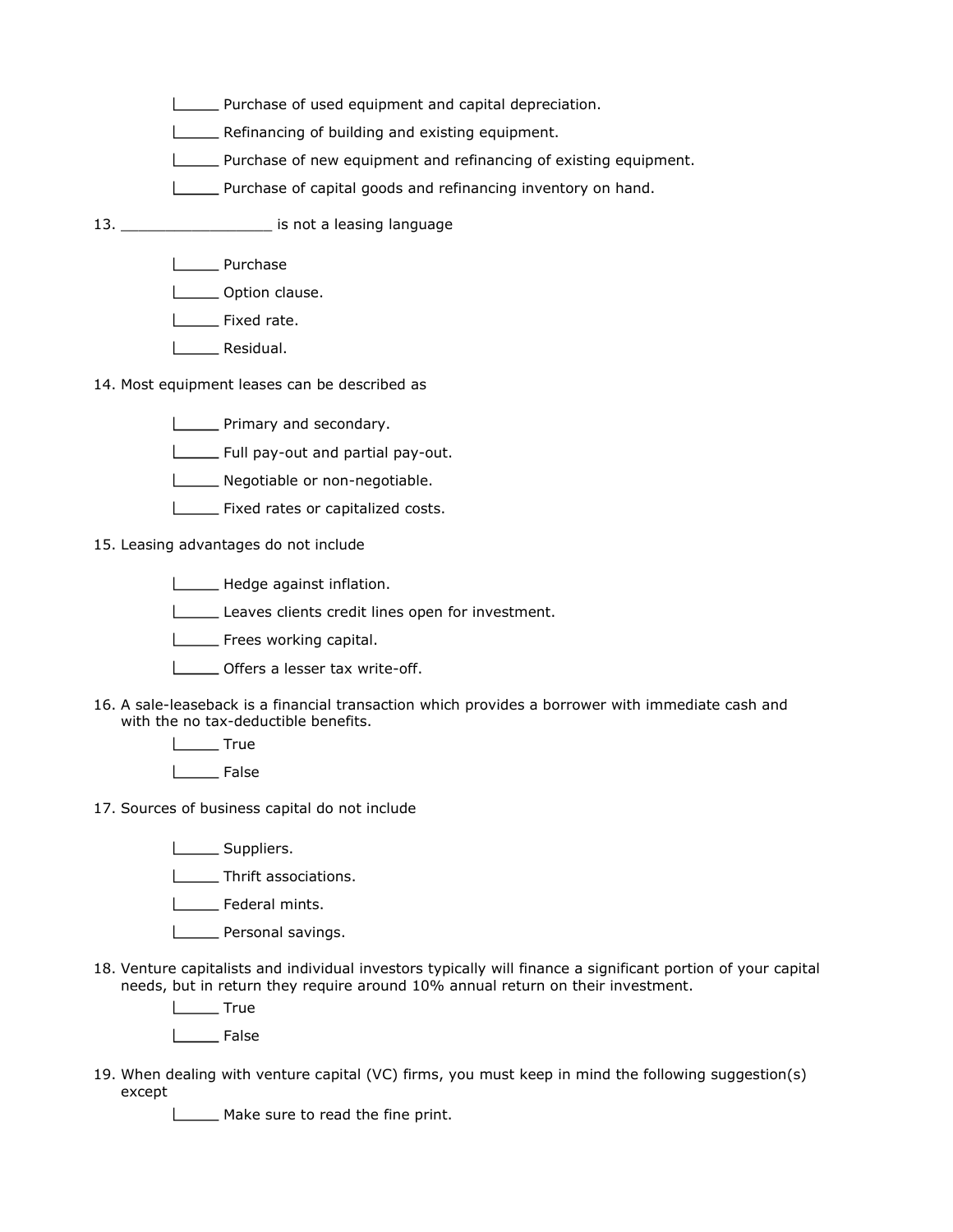Yield part of ownership.

Watch for delay maneuvers (they may be waiting for your financial position to weaken further).

Guard your trade secrets and other proprietary information zealously.

#### Chapter 3 - Commercial Finance

20. For borrowing money, lenders look for secuÂrity in your assets and cash flow regardless of your character.

> L<sub>tu</sub> True Lacket False

21. Service Corps of Retired Executives is a commercial orÂganization of business mentors and counselors (www.score.org).

> L<sub>Tue</sub> True  $I_{\text{}}$  False

22. The Internet can help you simplify the first step in your search for equity or venture capital by getting your business plan in front of potential investors.

> $I_{\text{max}}$  True L<sub>B</sub>False

 $23.$ 

is an example of personal property.

- **L**A growing tree.
- **LECCC** A cutdown tree.
- **Boards nailed to the wall.**
- **Trees shrubs or fences.**
- 24. Underwriting a loan application is an objective analysis of evaluating the degree of risk inherent in a loan.
	- $\Box$ True
	- Lackennication False

 $25.$ **\_\_\_\_\_\_\_\_\_\_\_\_\_\_\_\_\_\_\_\_\_\_\_** is normally not included in the loan verification process

- Age of applicant.
	- School class standing.
	- Secondary income.
	- Recent school graduate.
- 26. The federal law requires lenders to treat all loan applicants equally. The law is
	- **LEGUAL Credit Opportunity Act.**
	- Fair Credit Billings Act.
	- Fair Credit Reporting Act.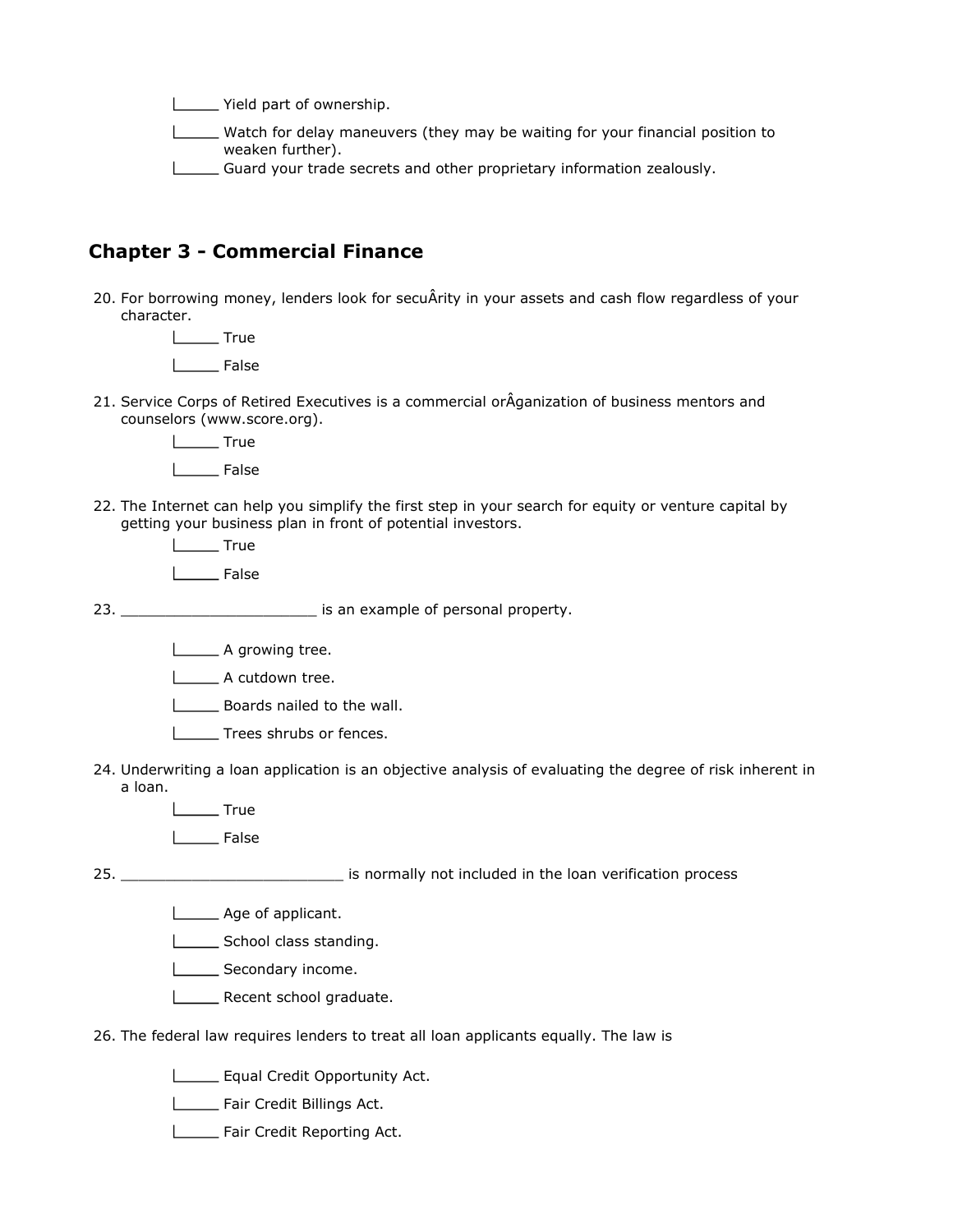Truth-in-Lending Act.

27. As opposed to conventional loans, FHA/VA loans normally have

Lower interest rate.

Higher down payment.

No assumability.

**Lackson** Prepayment penalty

28. Lender/Agencies include all but

FHA.

**BLT.** 

L**LETTE** FNMA.

**LEGGE** FHLMC.

29. Which of the following is not considered a major secondary market?

Federal National Mortgage Association.

**L\_\_\_\_\_\_\_\_ S&L.** 

Federal Home Loan Mortgage Association.

Government National Mortgage Association.

30. Lenders normally offer their best terms for

Single-family detached dwellings less than 10 years old.

**LETT** Rental units fully occupied.

Homes older then 25 years old.

Add-on rooms to existing buildings.

#### Chapter 4 - Factoring

31. \_\_\_\_\_\_\_\_\_\_\_\_\_\_\_\_\_\_\_\_\_\_ is not an objective of the HUD-FHA.

Upgrade housing standards.

**L\_\_\_\_** Promote loans in distressed areas.

**LETT** Promote wider home ownership.

Provide continuing and sound methods of financing home mortgages.

32. A FICO (an acronym for Fair, Isaac & Company), or credit score is a computer-generated numerical grade that predicts a lender $\hat{\mathsf{a}} \in \mathbb{N}$  risk in doing business with a borrower. This is used exclusive for mortgage loans.

L<sub>True</sub>

L<sub>L</sub>False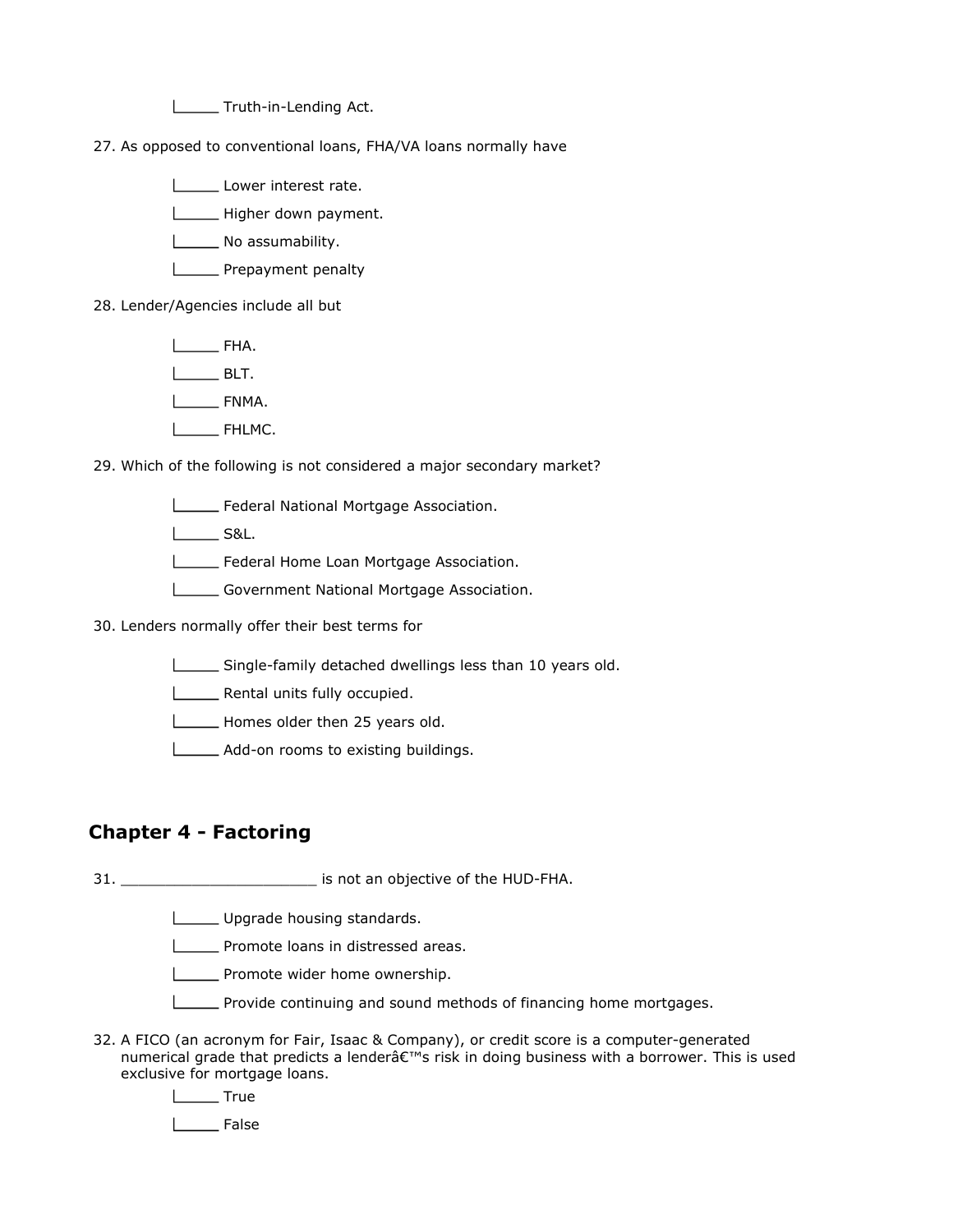33. Which one of the following is not a factor in determining FICO scores?

**LETT** Payment history.

Lassets.

**LETT** Credit history.

**Negative information.** 

34. Lenders take a greater risk with special use property. But they do not insist on

- Higher interest rates.
- **LECT** Personal or corporate quarantees.
- **Lackson** Good location.
- **LETTE** Pre-leasing requirements.
- 35. Exhibits to be furnished for an apartment loan application do not require
	- Current credit reports/financial statements.
	- **LETTE** Architectural designs.
	- Maps and aerial photos.
	- Detailed descriptions of project.
- 36. The term lenders use to describe the relative amount of money they will loan on a given piece of property is the
	- **LECTE** Price-earnings ratio.
	- **LECT** Times interest earned.
	- Loan-to-value ratio.
	- Gross rent multiplier.
- 37. For one seeking financing on construction, the best possible institutional source of financing would be
	- Savings and loan association.
	- **Insurance companies.**
	- **L** Both A and B.
	- Neither A nor B.
- 38. The most likely permanent construction loan source for office building would be
	- **Mutual savings bank.**
	- Savings and loan association.
	- **L\_\_\_\_** Insurance company.
	- **L\_\_\_\_\_** Commercial bank.
- 39. \_\_\_\_\_\_\_\_\_\_\_\_\_\_\_\_ is not a basic type of financing.

**Land development deals.**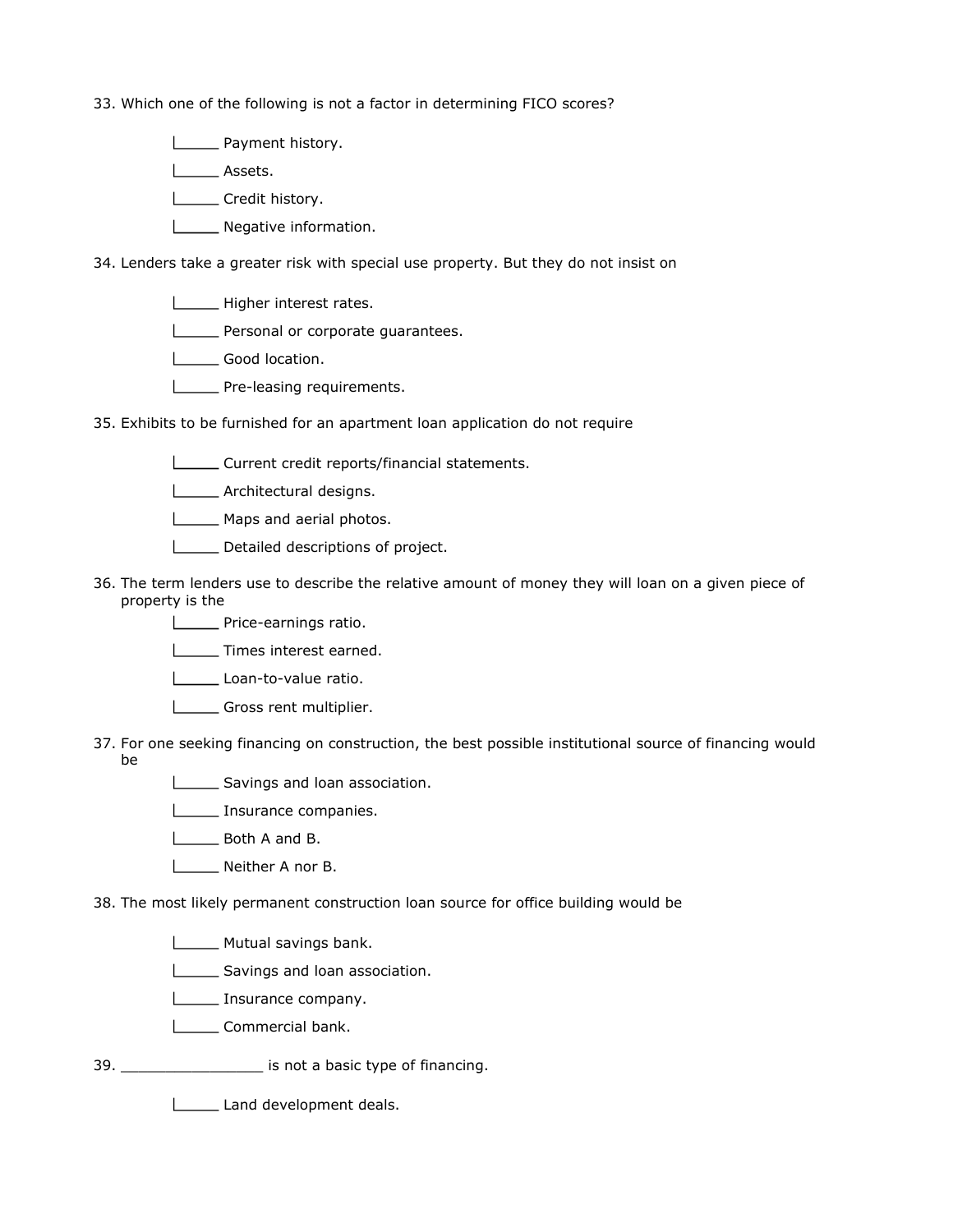- Construction loans with permanent commitments.
- Construction loans without permanent commitments.
- **LETT** Feasibility, location deals.
- 40. A large residential tract builder seeking construction funds most likely would seek financing from
	- Federally chartered savings and loan.
	- State-chartered savings and loan.
	- **Insurance company.**
	- L\_\_\_\_\_\_ Commercial bank.
- 41. Regulating the loan policies of national banks is the
	- **Letteral Housing Administration.**
	- **LETTE** Federal Reserve Board.
	- **LETT** Controller of the Currency.
	- Federal Home Loan Bank Board.

#### Chapter 5 - Equipment Leasing

- 42. Usury occurs when the lender
	- Charges less than the maximum legal rate of interest.
	- Collects more than the maximum legal rate of interest.
	- Loans more than 95% of the appraised value of the property.
	- **L** Charges the stateâ€<sup>™</sup>s legal limit.
- 43. The annual percentage rate (APR) is the annual cost of credit and is
	- $\Box$  A rate that includes any adjustments for service charges and discount rates.
	- The same as the contract rate in a note.
	- An estimate of the nominal interest rate on the mortgage.
	- I The same as the debt service.
- 44. Which of the following must be disclosed as a finance charge under Regulation Z?
	- **Title examination fees.**
	- **L** Appraisal fees.
	- **LETTE** Discount points.
	- Survey fees.
- 45. Which of the following is commonly referred to as Regulation B?

**LEGUAL Credit Opportunity Act.**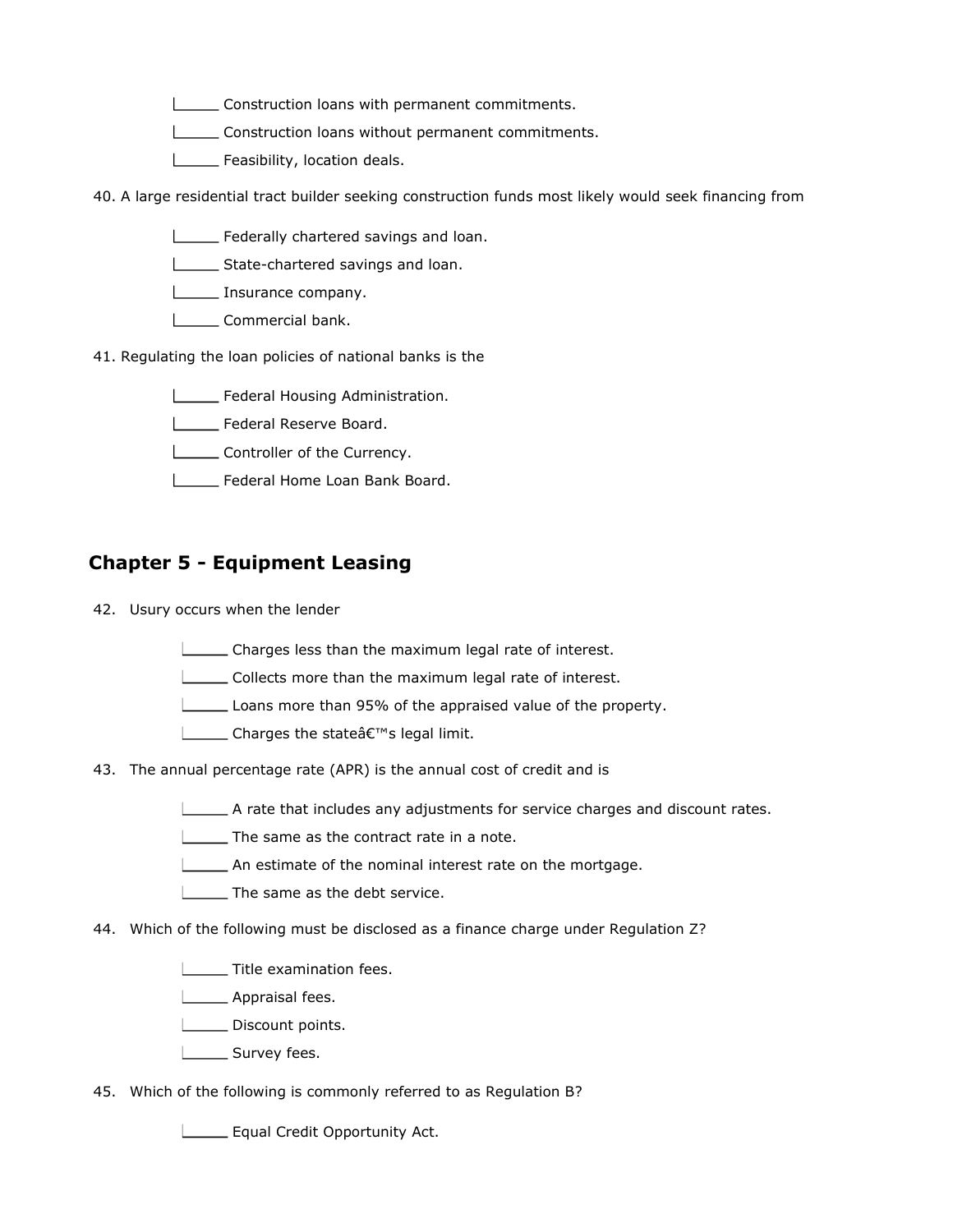Fair Credit Billings Act.

**LETT** Fair Credit Reporting Act.

- **LETTE** Truth-in-Lending Act.
- 46. With respect to credit reports, an applicant may
	- Not correct errors on them.
	- **Transfer their report from one lender to another.**
	- **LECT** Receive the credit information on file if denied for a loan.
	- Obtain their own report and give it to the lender.
- 47. In order to prevent the practice of redlining and divestment in central city areas, Congress passed the \_\_\_\_\_\_\_\_\_\_\_\_\_\_\_\_.
	- Fair Credit Reporting Act
	- **LECOMMUNITY Reinvestment Act..**
	- **LETTE** National Flood Insurance Program
	- L\_\_\_\_\_\_ Community Divestment Act.
- 48. The Community Reinvestment Act Statement must contain
	- [ $\Box$ ] The names of all loan officers.
	- Total lending policy of the institution.
	- Definition of the lender's community in which its lending activities take place.
	- **EXECUTE:** Reasons for not properly serving the credit needs of the community.
- 49. The largest source of funds for home loans comes from
	- Savings and loan associations.
	- **L\_\_\_\_** Private lenders.
	- Commercial banks.
	- Life insurance companies.
- 50. Mortgage bankers may be involved in the following activities except
	- **LETTE** Writing insurance policies.
	- Loan origination.
	- Bring together the user of capital (borrower or mortgagee).
	- Loan servicing.
- 51. A loan for \$645,500 would be considered a
	- Grande loan.
	- **Letter** Jumbo loan.
	- Super loan.
	- Ineligible loan.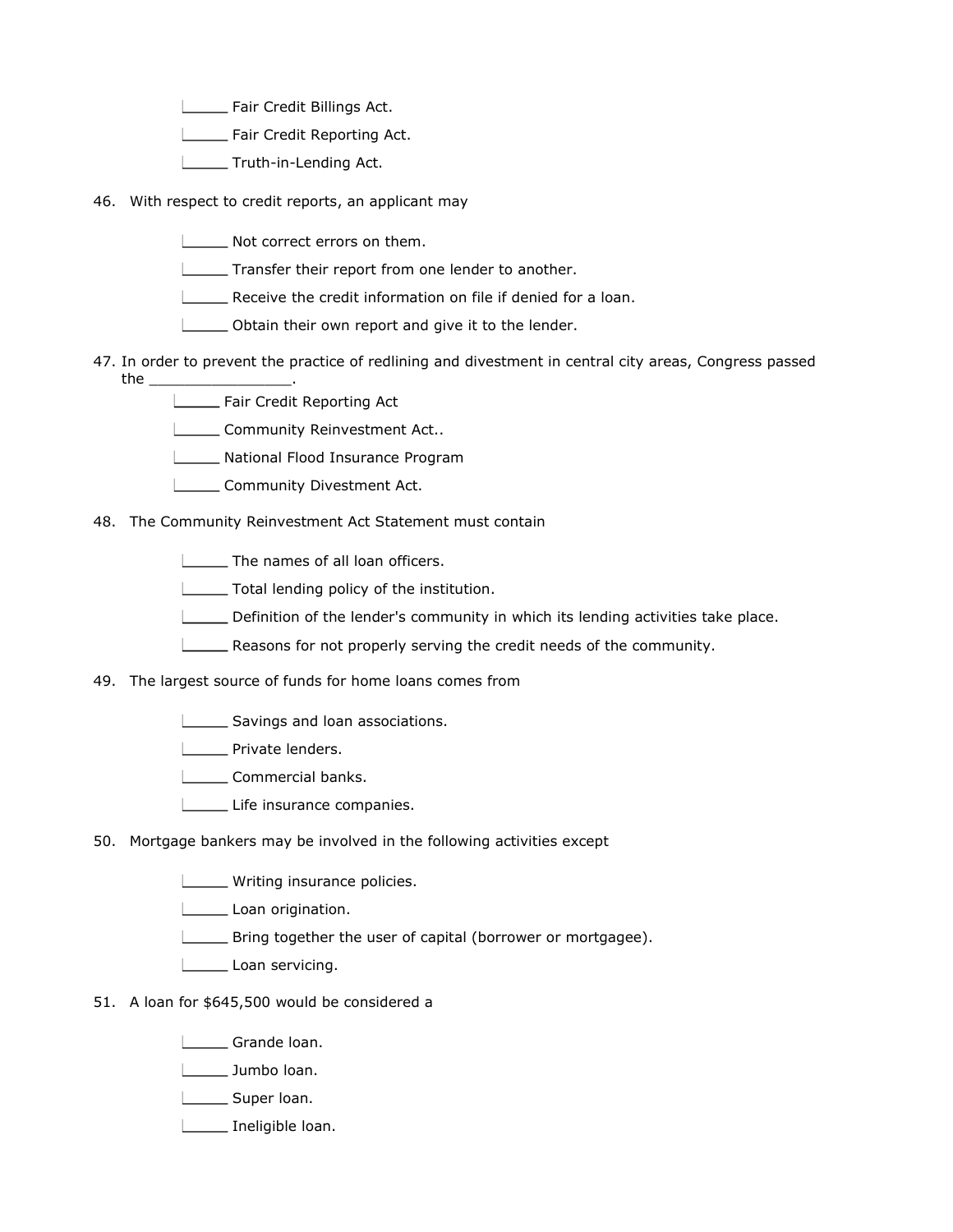- 52. Funds to finance Freddie Mac (FHLMAC) operations and mortgage purchase programs come from
	- **LECTE** Participation certificates.
	- Convertible subordinated debentures.
	- Loans from u.s. treasury.
	- **L** Both A and B.
- 53. Freddie Mac purchase loans from
	- Loan brokers.
	- **LECT** Real estate brokers.
	- **LETTE** Approved seller/servicers.
	- **Investment bankers.**
- 54. A firm that specializes in the details of loan origination is known as what?
	- A mortgage banker.
	- **Letter** A mortgage broker.
	- A portfolio lender.
	- **LECCC** A commercial broker.
- 55. GNMA receives its funds from
	- Federal National Mortgage Association.
	- **L** Freddie Mac.
	- U.S. Treasury and mortgage operations.
	- **LETT** Residential Funding Corporation.
- 56. Private mortgage insurance (PMI) typically needs to be carried
	- If the loan amount is more than 80%.
	- If the loan-to-value ratio is more than 70%.
	- If the loan-to-value ratio is more than 95%.
	- If the loan-to-value ratio is less than 80%.
- 57. Ordinarily the best source for obtaining construction financing is the
	- **LECTE** Private lender.
	- Life insurance company.
	- L\_\_\_\_\_\_ Commercial bank.
	- Savings and loan associations.
- 58. The role of the FHA is to
	- Lend money.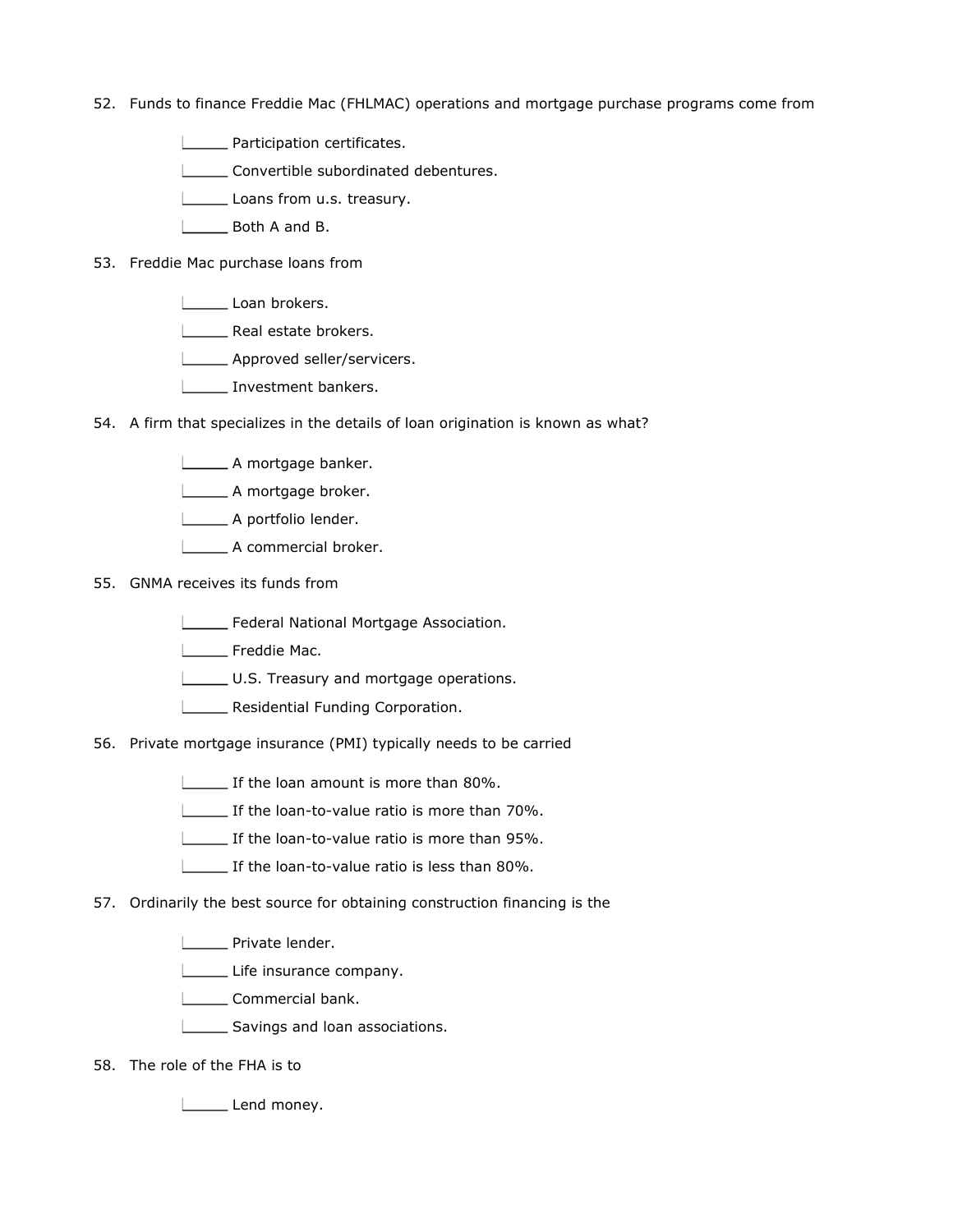Insure a lender.

I <u>Insure</u> a borrower.

**L\_\_\_\_\_** Establish loan standards.

- 59. The money in a VA loan comes from
	- L**ERGE** FHA.
	- **LETTE:** An approved lending institution.

Federal government.

- **L\_\_\_\_** Department of Defense.
- 60. In order to qualify for VA entitlement, a veteran needs to apply for

A certificate of eligibility.

- A Veteran status.
- **Junior financing.**
- A certificate of fair value.

61. Private mortgage insurance claims are paid by

**L** Foreclosure.

Acquisition of the loan from the lender.

**Paying the amount of insurance coverage to the lender.** 

L<sub>\_\_\_</sub>\_\_\_\_\_ Both B and C.

62. "Balloon payment" is a term commonly associated with

**Letter** Junior loans.

Most institutional loans.

**L\_\_\_\_\_** Negotiable instruments.

Government-backed loans.

63. Standard home loans that are not insured or guaranteed by an agency of the U.S. government are referred to as what?

**LEALER FHA loans.** 

Lackson VA loans.

Conventional mortgage loans.

**Lackson** Home equity loans.

64. A wraparound mortgage

May be a first lien.

Can be only a junior lien.

Is always negotiated at a higher rate than senior indebtedness.

Always requires the maker to make payments on senior debt.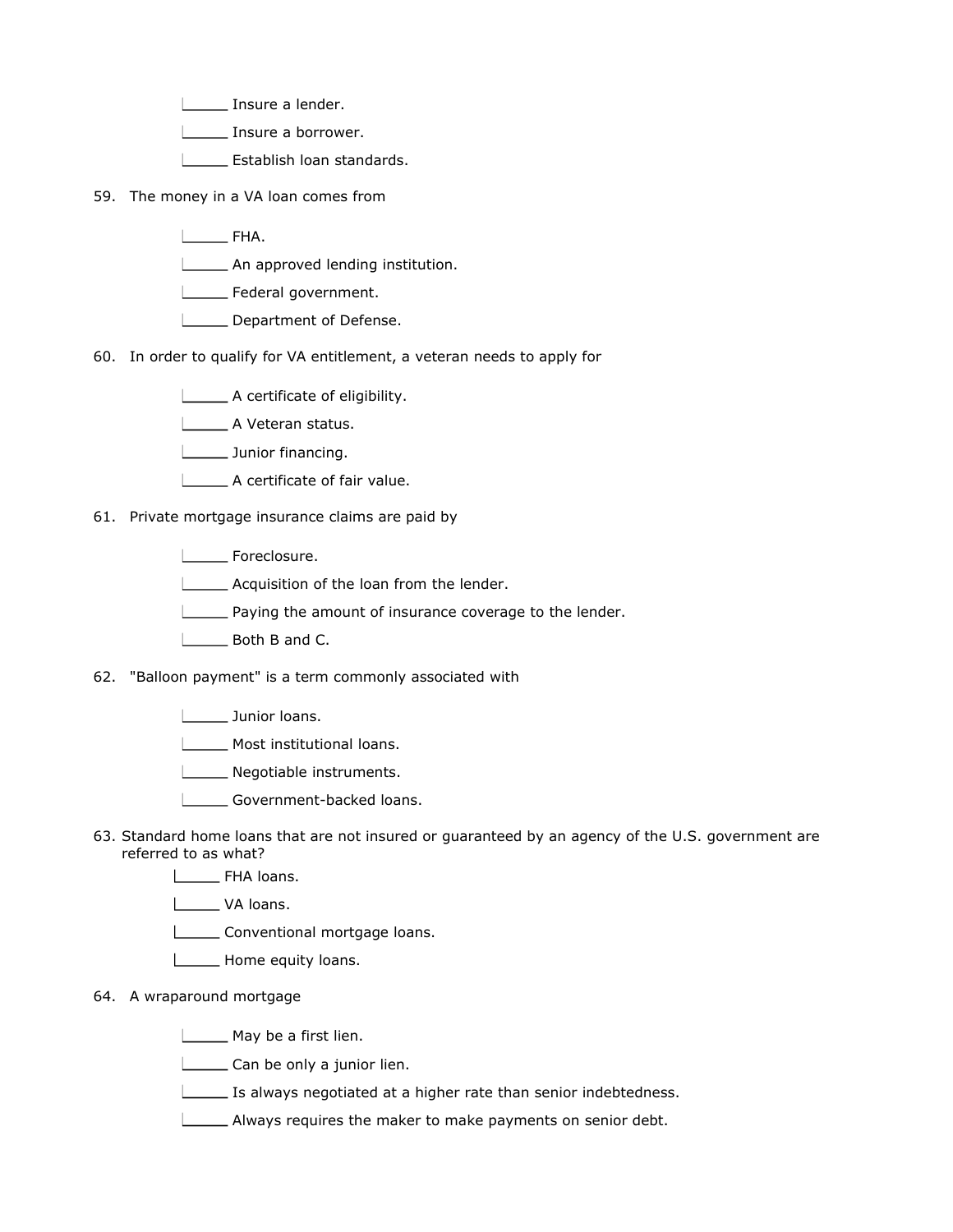66. Which of the following statements is false about a participation mortgage?

| When more than one mortgagee lends on a real estate project, such as with a large |  |  |  |  |  |
|-----------------------------------------------------------------------------------|--|--|--|--|--|
| commercial project.                                                               |  |  |  |  |  |

This financing technique is aimed at those people who only plan to live in a house for a short period of time.

It involves more than one borrower being responsible for a mortgage, such as with a cooperative apartment.

It represents an agreement between a mortgagee and a mortgagor which provides

for the lender having a certain percentage ownership in the project once the lender makes the loan.

- 67. the interest rate charged by the lender can vary according to some reference index not controlled by the lender, such as the interest rate on 1-year United States Tbills or the 11th District Cost of funds Index.
	- **Lower mortgages**
	- **LECTE** Flexible payment mortgages.
	- **Lette** Variable rate mortgages.
	- Graduated payment mortgages.
- 68. A type of mortgage where a buyer pays a seller monthly and the seller pays the lender is.
	- **L**A buydown.

A wraparound mortgage.

**Lackson** Margin.

- A balloon payment.
- 69. A note where payments are adjusted over time is most likely to be
	- A standard mortgage instrument.
	- An adjustable mortgage instrument.

A fixed rate mortgage.

- L\_\_\_\_\_\_ A jumbo mortgage.
- 70. In reverse mortgage, the homeowner has the option to receive

**Monthly payments.** 

- A lump sum payout.
- A line of credit.
- **L\_\_\_\_** Any combination of the above.

71. Which of the following is not a potential type of index interest rate used in an adjustable rate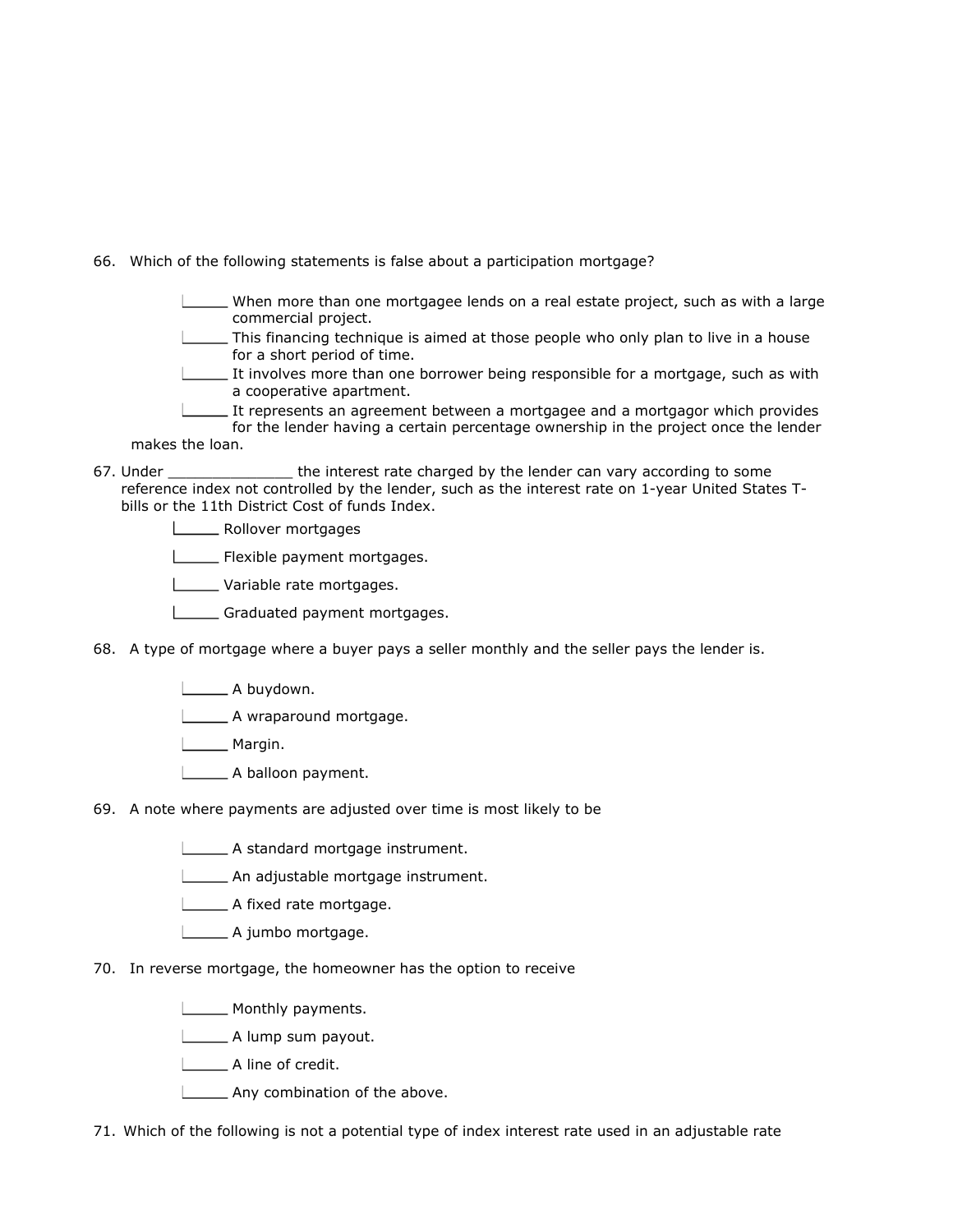mortgage?

- Cost of Living indexes.
- 5-year U.S. Treasury rate.
- 11th District cost of funds index.
- LIBOR rate.
- 72.  $\mu$ , the homeowner has the option to receive monthly payments, a lump sum payout, a line of credit, or any combination.
	- Adjustable Rate Mortgages (ARM)
	- **Lastian** Reverse Annuity Mortgages (RAM)
	- Flexible Loan Insurance Program (FLIP)
	- Graduated Payment Mortgages (GPM)
- 73. Which of the following is an example of real assets?
	- Corporate stocks.
	- Londos.
	- L<sub>Bonds</sub>.
	- | Derivatives.
- 74. A principal disadvantage of real estate is that it does not provide a hedge against
	- **Lackson** Inflation.
	- Interest rate risk.
	- **LETT** Purchasing power risk.
	- L\_\_\_\_\_ Market risk.
- 75. Using your credit to purchase an asset (such as property or stocks) of substantial appreciation is called

**Lackson** Plottage.

- Leverage.
- Amortization.
- Unearned increment.
- 76. Current income is derived from income property by
	- **Lackson** Appreciation.
	- L\_\_\_\_\_ Rental payments.
	- I\_\_\_\_ Depreciation.
	- **L**\_\_\_\_\_\_\_ Tax write-offs.
- 77. The return on investment typically comes from two sources: \_\_\_\_\_\_\_\_\_\_ and current income.
	- **LECAL** Capital gains.
	- L\_\_\_\_\_\_ Selling price.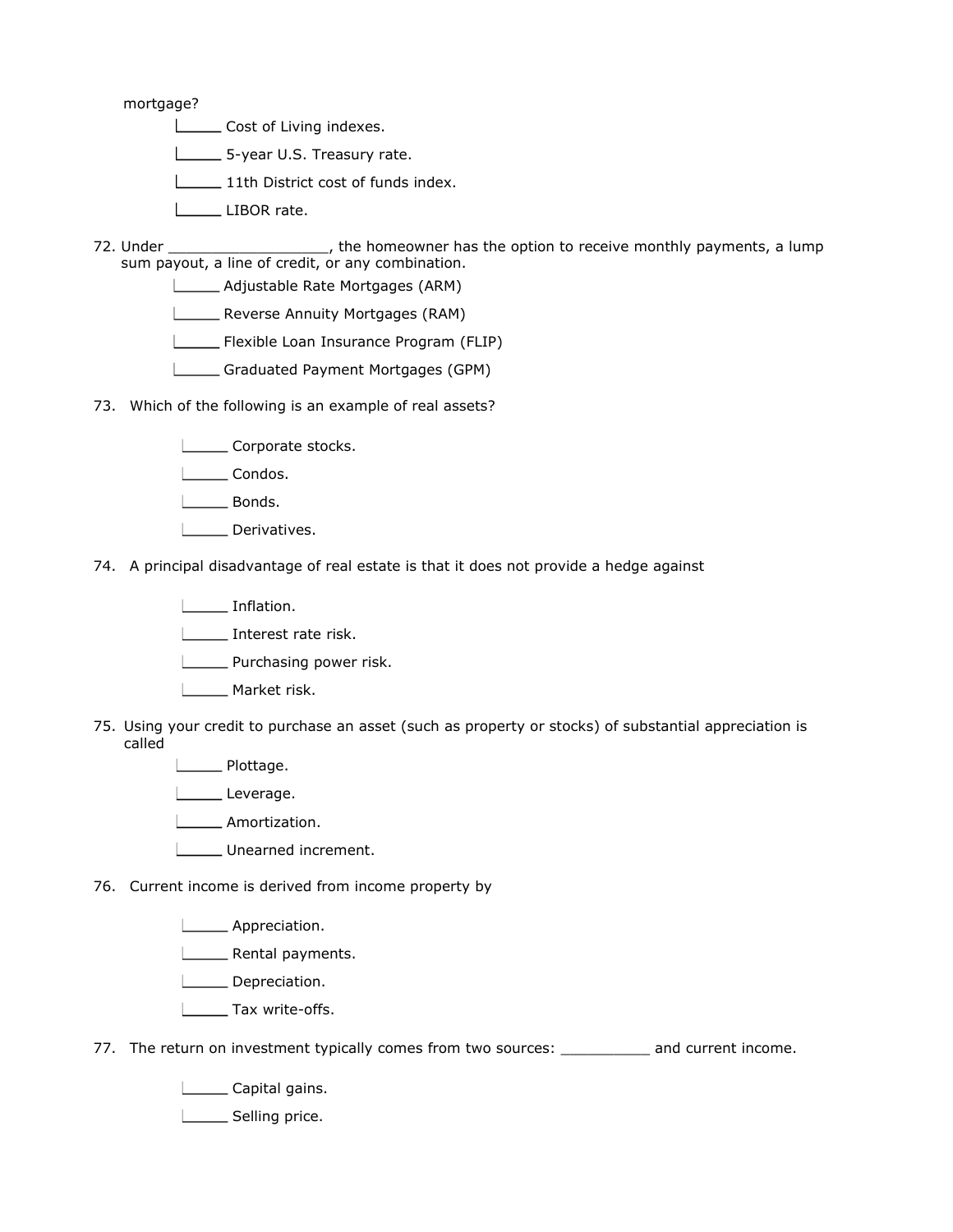Liquidity.

L\_\_\_\_\_\_ Purchase price.

- 78. An advantage to buying a home to the person who is to occupy it as his or her personal dwelling is its
	- Relatively low maintenance.
	- **Equity buildup.**
	- Liquidity.
	- Depreciation write-off.
- 79. Which of the following is not an advantage of buying over renting?

**Lackson** Mobility.

- **Letter** Appreciation.
- **Tax deductibility.**
- **Listing** Tax savings.
- 80. The home price should not exceed \_\_\_\_\_\_\_\_\_\_\_\_\_\_\_\_\_\_\_\_\_\_\_\_\_\_\_ your family's annual gross income.
	- $\Box$ Times 2  $\hat{A}\frac{1}{2}$ .
	- $\frac{1}{35\%}$  of.
	- $\frac{1}{40\%}$  of.
	- 50% of.
- 81. Reasons for investing in real property do not include
	- **L** Relatively low risk.
	- Income tax benefits.
	- **LETTE** Appreciation potential.
	- Inflation hedge.
- 82. Depreciation taken as a deduction on annual income tax is a form of
	- **Tax shelter.**
	- **L** Tax evasion.
	- L\_\_\_\_\_\_ Tax increment.
	- L<sub>L</sub>Tax rebates.
- 83. Which of the following is a disadvantage of real estate investing?
	- Leverage.
	- L\_\_\_\_\_\_ Equity buildup.
	- Limited marketability.
	- **Tax shield.**
- 84. Investment techniques that persons in high income brackets use for the purpose of reducing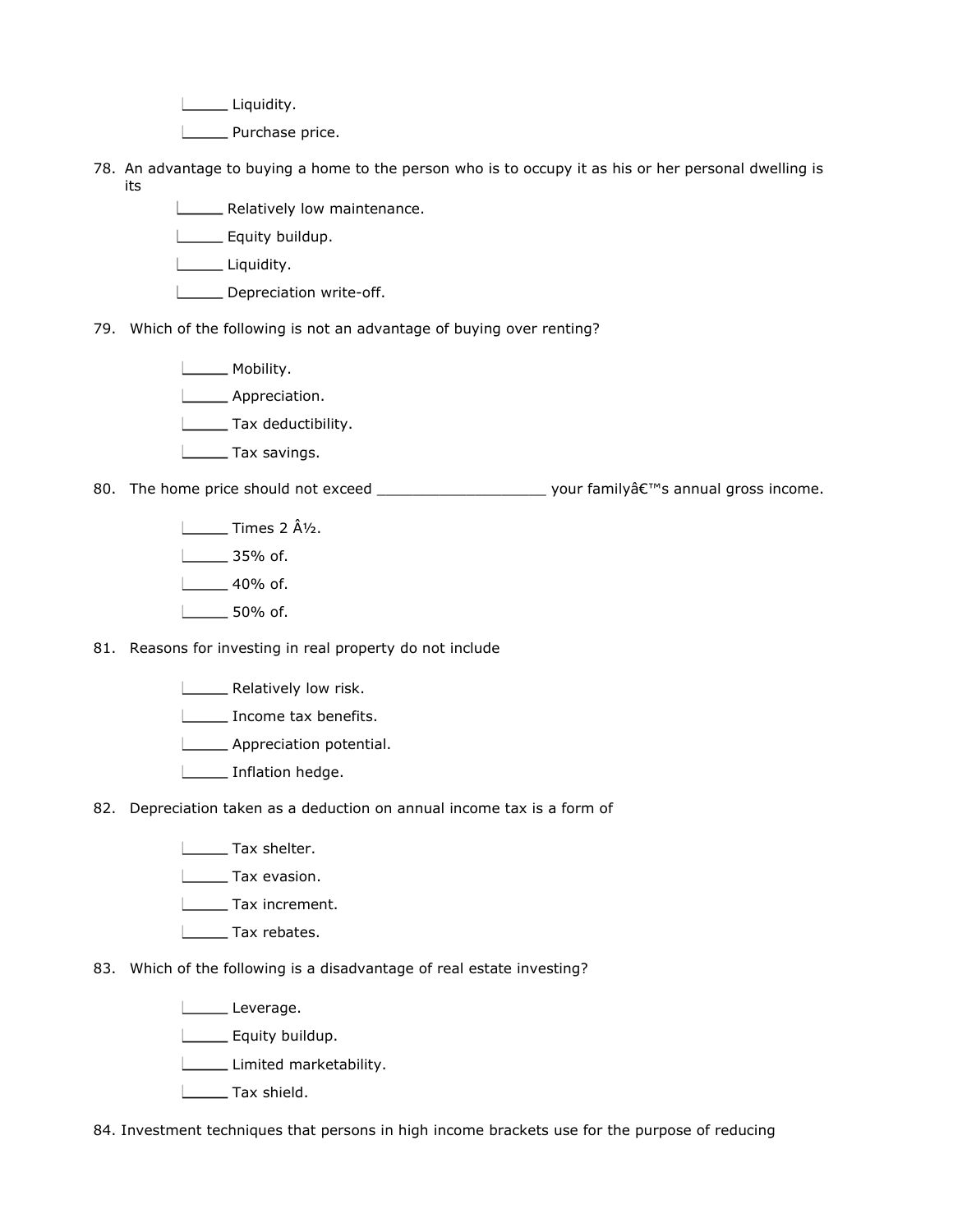income tax liability through tax loss write-offs are known as

**LETTE Tax assessments.** 

**Lax** evasion.

- **L**\_\_\_\_\_\_\_ Tax shelters.
- **L\_\_\_\_\_\_** Tax impounds.
- 85. The market value of property less all liens and charges against the property is referred to as
	- Leverage. L\_\_\_\_\_\_ Equity. **Lacker Appreciation** L<sub>Margin</sub>.
- 86. Disadvantages of investing in real property do not include which of the following?
	- **Limited marketability.**
	- Management headache.
	- High transaction cost.
	- **LACCE** Tax shelters.
- 87. The principle of maximizing the use of other people's money (OPM), providing a large percentage of return on a relatively small outlay is called
	- Liquidity.
	- **Lackson** Appreciation.
	- **Lash flow.**
	- Leverage.
- 88. \_\_\_\_\_\_\_\_\_\_\_\_\_\_\_ is not a type of real estate investment property:
	- **Loopey** Raw land.
	- Real Estate Investment Trust (REIT).
	- Land to be developed.
	- **LETT** Income property.

89. Real Estate Investment Trusts (REIT) are characterized as

- **L** Equity trusts.
- L\_\_\_\_\_ Mortgage trusts.
- | \_\_\_\_\_ Appreciation.
- Any of the above.
- 90. \_\_\_\_\_\_\_\_\_\_\_\_\_\_\_\_\_\_\_\_ is not an advantage of a REIT.
	- **L** Tax benefits.
	- L\_\_\_\_\_ Pooling interests.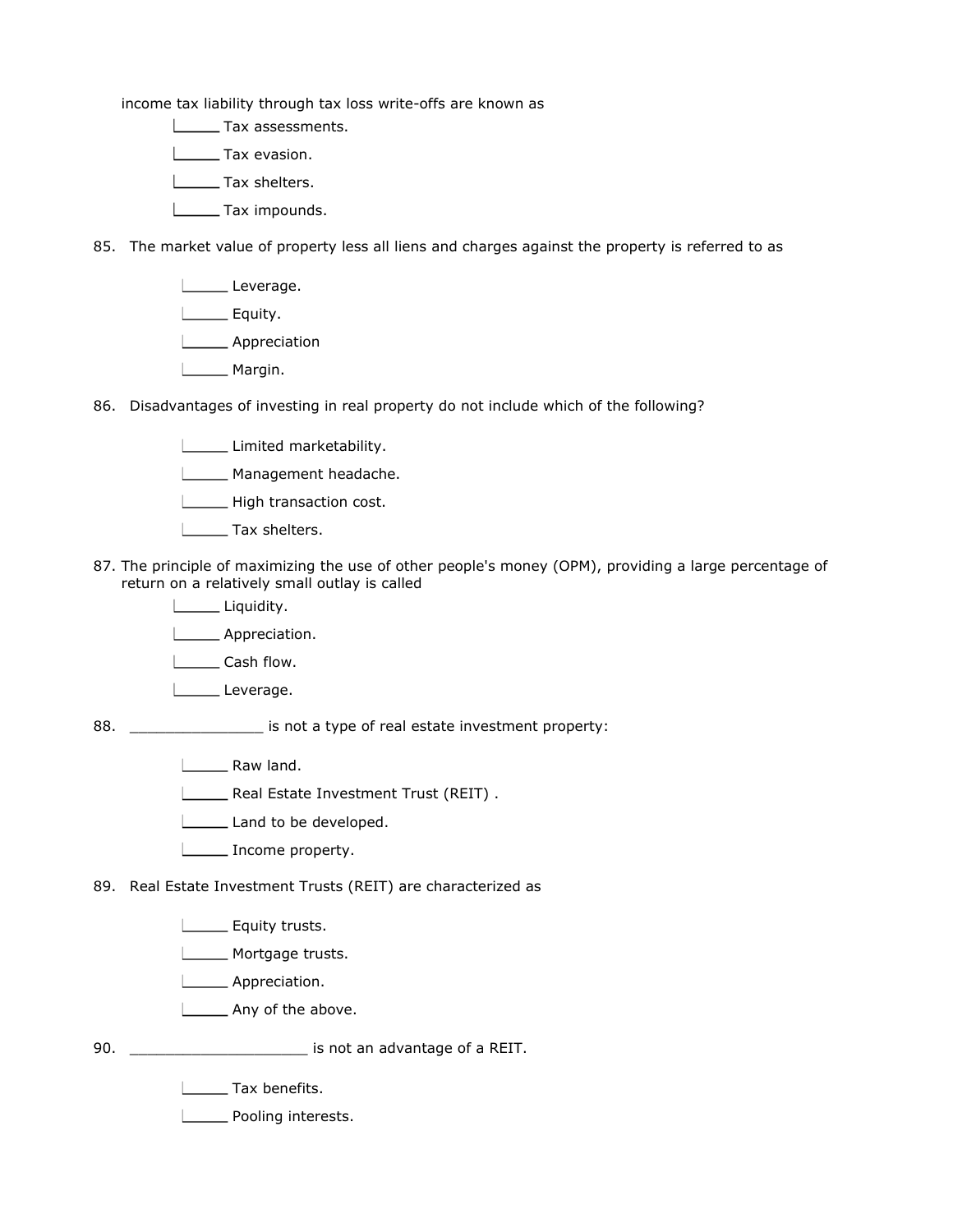Less distribution of earnings.

Diversification.

- 91. REITs differ from other real estate investments because
	- **Their income is tax-exempt.**

[Fig. 2] Their shares are publicly traded.

**They only offer capital gains.** 

- **The investor is quaranteed income.**
- 92. The amount to be deducted from potential gross income to allow for vacancies should be

5% of potential gross income.

10% if the building is more than 10 year old.

Will range between 0 and 10%.

- Will vary with each property.
- 93. Specialists in marketing of income properties generally apply which of the following approaches to valuation?
	- **Market comparison.**
	- **Lexible** Replacement cost.
	- Capitalization of net income.
	- **LECTE** Reproduction cost
- 94. If the capitalization rate is 9 percent and the net operating income is \$150,000.00, the indicated value would be
	- $\frac{1}{1}$ \$135,000.00.
	- $\Box$ \$166,667.00.
	- $\frac{1}{2}$ \$202,500.00.
	- $\Box$ \$150,000.00.
- 95. Leverage is best illustrated by which of the following?
	- Use of borrowed money to purchase real property.
	- Buying as much acreage as possible for cash.
	- Buying a parcel of raw land with a large down payment.
	- Leasing rather than purchasing.
- 96. As the degree of risk increases, the income generated by a piece of property will be capitalized at a
	- Higher rate which will produce a higher value.
	- Higher rate which will produce a lower value.
	- Lower rate which will produce a higher value.
	- Lower rate which will produce a lower value.
- 97. A previously appraised building with a net income of \$5,000 was valued at \$50,000. What is the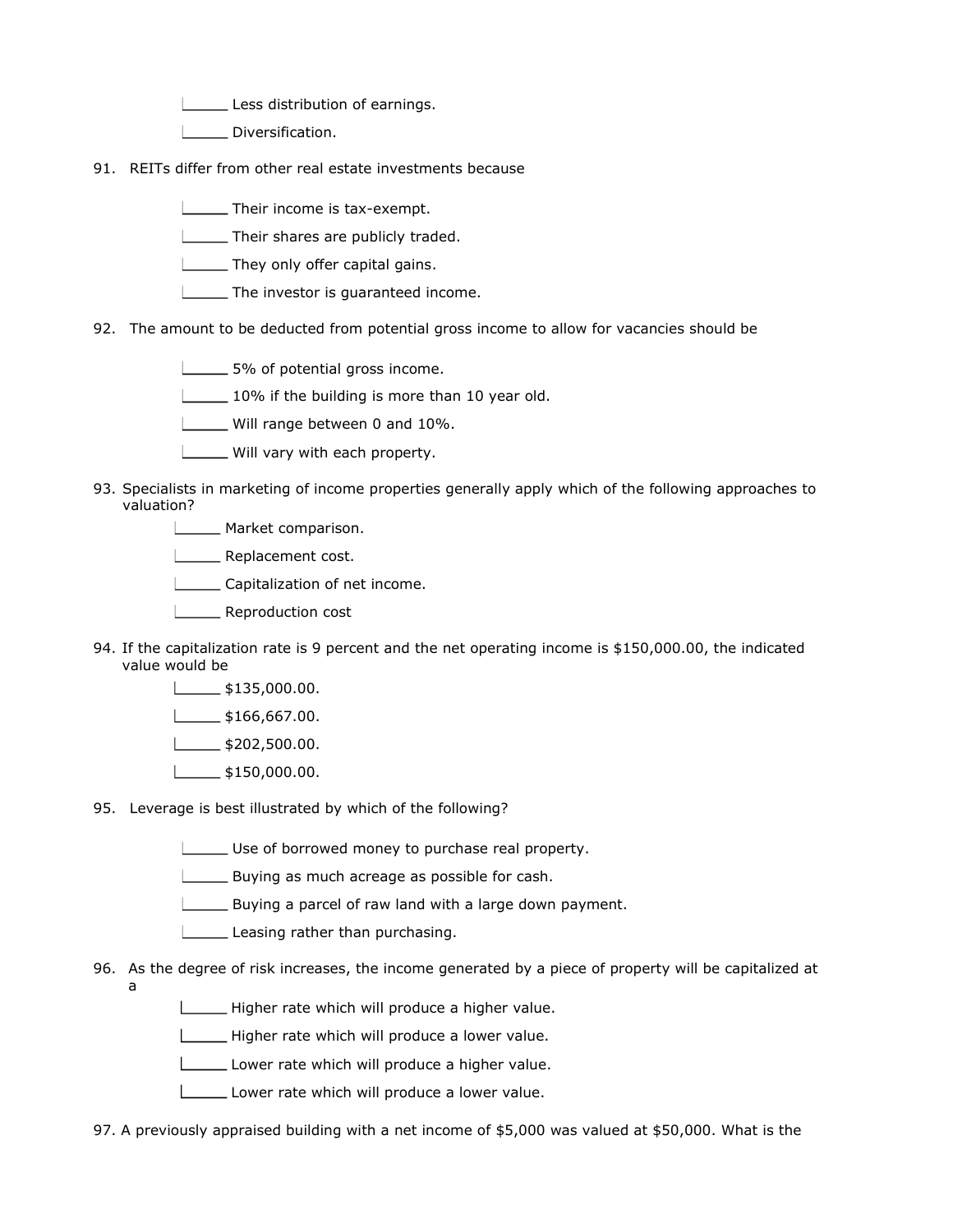current estimate of value if the capitalization rate has increased by one percentage point?

- 45455
- $\frac{1}{2}$  47619
- $\sqrt{2}$  50000
- $-55555$
- 98. Which of the following will result in a capitalization rate of 20%?
	- **L\_\_\_\_\_** Potential gross income \$50,000; value \$250,000.
	- **L\_\_\_\_\_** Effective gross income \$50,000; value \$250,000.
	- Net income \$50,000; value \$250,000.
	- **L\_\_\_\_\_\_ Cash flow \$50,000; value \$250,000.**
- 99. Certain terms used in real estate investments have applications similar to those used in security analysis. For example, the price-earnings (P/E) ratio found in the analysis of stocks is equivalent to \_\_\_\_\_\_\_\_\_\_\_\_\_ in real estate investment analysis.
	- **Earnings on sales price.**
	- Gross income (rent) multiplier.
	- Net spendable.
	- L**LETT** Cost recovery.
- 100. The interest rate which is charged business borrowers having the highest credit rating.
	- **L** Fund rate.
	- L\_\_\_\_\_\_ Discount rate.
	- **L** Prime rate.
	- L<sub>ound</sub> Yield.

#### Chapter 6 - Estates

#### Chapter 7 - Deeds

#### Chapter 8 - Apartment Loan Underwriting Guidelines

#### Chapter 9 - Shopping Centers